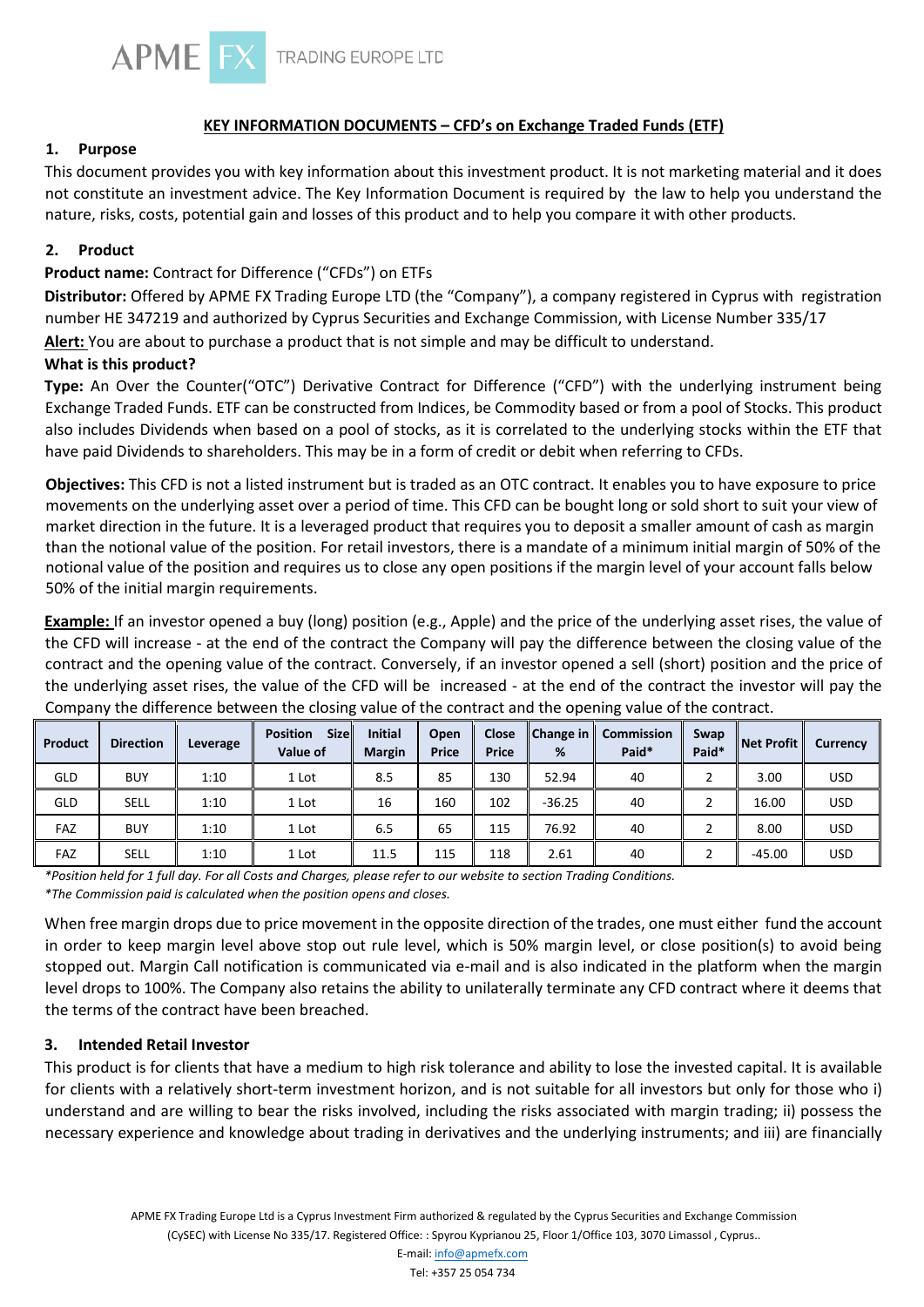

able to bear the risk of a total loss of their invested amounts, subject to the negative balance protection mechanism offered by the Company.

#### 4. **Risk Indicator**



The Risk indicator can show you the risk involved in these products compared to other products. It shows how possible it is that the product movement can lead to financial loss for the investor. The Risk indicator has been set to the Highest level. The rate indicates the potential losses from the product future performance. CFDs are leveraged and risky products that can cause losses. Losses cannot exceed the amount invested (negative balance), however you may lose your entire invested capital. There is no capital protection against market risk, credit risk and/or liquidity risk.

# **5. Currency Risk**

It is possible to buy or sell CFDs in a different currency from the currency of your account. The final pay- out that you might receive depends on the exchange rate between the two currencies.

# **6. Performance Scenarios**

The below scenarios were demonstrated to provide you how an investment can perform. You can compare them with other products scenarios in order to identify which product is more suitable for you. The scenarios presented are an approximation of future performance based on evidence from the past performance on how the value of this investment differs and are not an exact indicator. The outcome will be based on the market performance and how long you hold the CFD. The stress scenario indicates the possible outcome in extreme market circumstances.

#### **Scenario**

| <b>Share CFD: SPDR Gold Shares (GLD)</b>             |     |  |  |  |  |
|------------------------------------------------------|-----|--|--|--|--|
| Opening price                                        | 115 |  |  |  |  |
| Trade Size (per CFD): TS                             | າ   |  |  |  |  |
| Margin %: M                                          | 10  |  |  |  |  |
| <b>Contract Size K</b>                               |     |  |  |  |  |
| Margin Requirement ( $\epsilon$ ): MR=P x TS x M x K | 23  |  |  |  |  |
| Notional Value of the trade ( $E$ ): TN=MR/M         | 230 |  |  |  |  |

APME FX Trading Europe Ltd is a Cyprus Investment Firm authorized & regulated by the Cyprus Securities and Exchange Commission (CySEC) with License No 335/17. Registered Office: : Spyrou Kyprianou 25, Floor 1/Office 103, 3070 Limassol , Cyprus..

E-mail: info@apmefx.com

Tel: +357 25 054 734